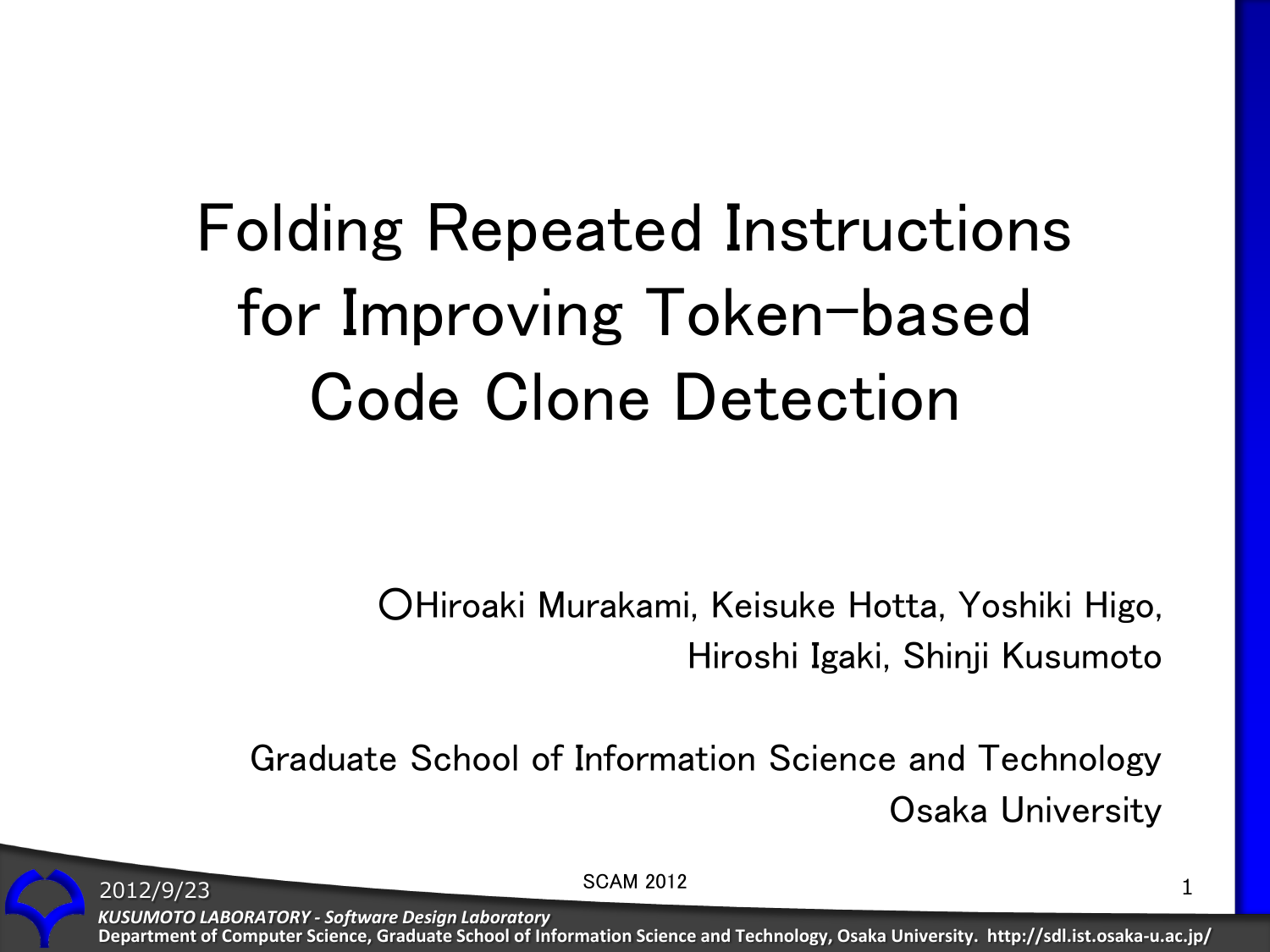# **Outline**

- Background
- Problem of existing methods
- Proposed method
- Experiments
- Conclusion

**Department of Computer Science, Graduate School of Information Science and Technology, Osaka University. http://sdl.ist.osaka-u.ac.jp/** *KUSUMOTO LABORATORY - Software Design Laboratory*

2012/9/23 SCAM 2012 2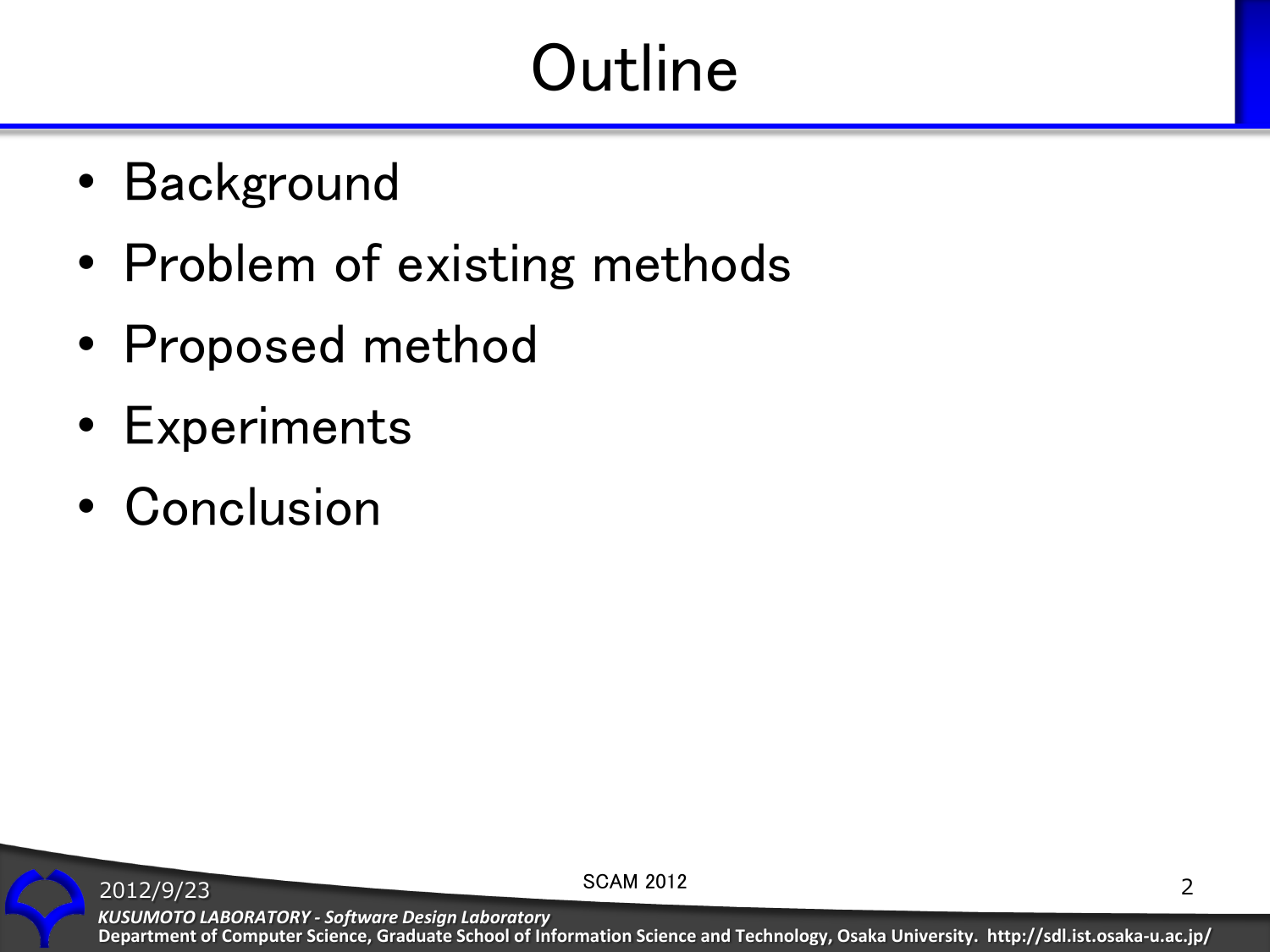### What is code clone ?

- A code clone is a code fragment in source files that is identical or similar to another.
- To detect code clones automatically, a variety of detection method has been proposed.



*KUSUMOTO LABORATORY - Software Design Laboratory*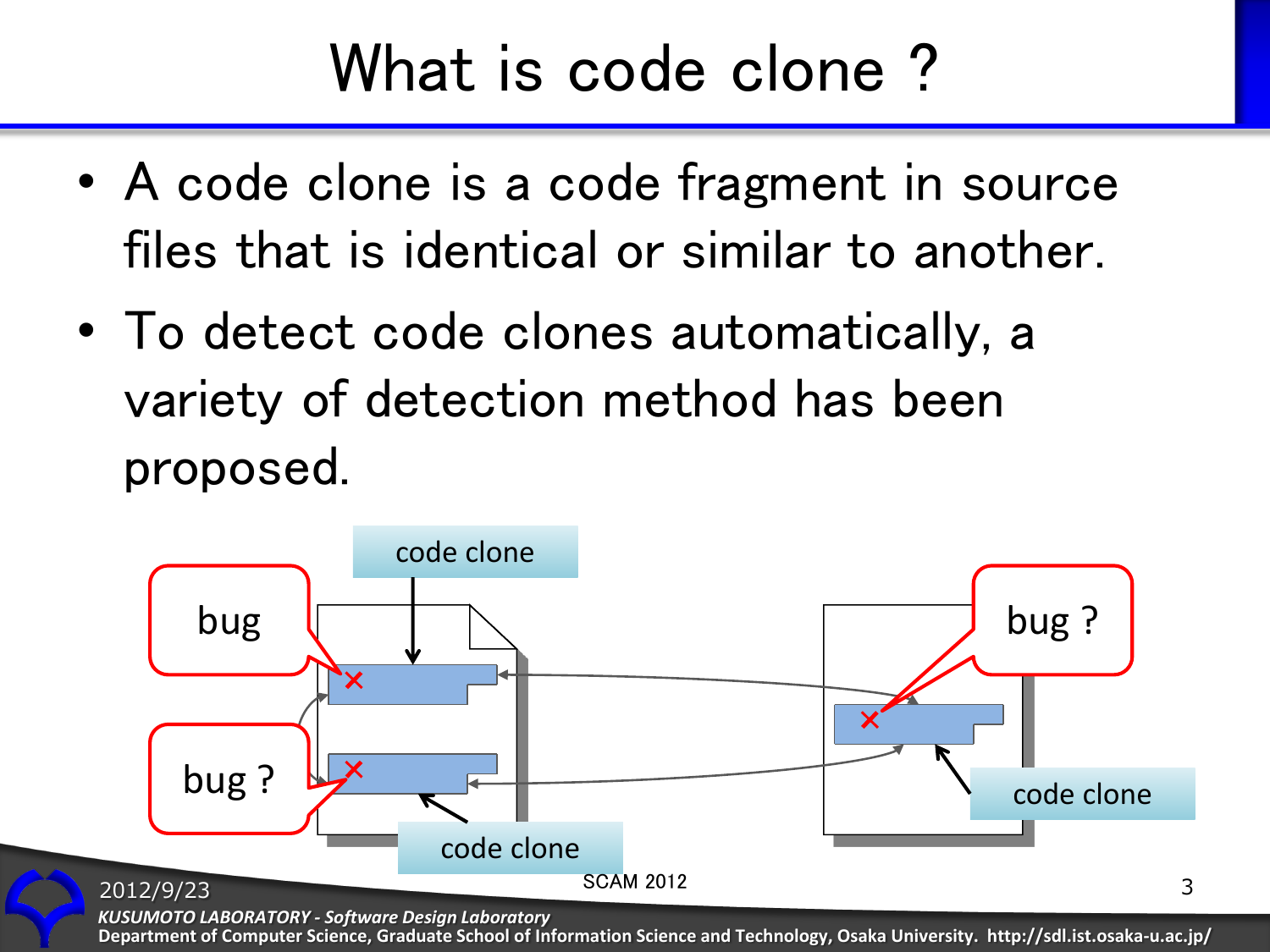### Overlapped code clones

• Line-based/Token-based detections report many overlapped code clones.



#### SCAM 2012 4

*KUSUMOTO LABORATORY - Software Design Laboratory*

2012/9/23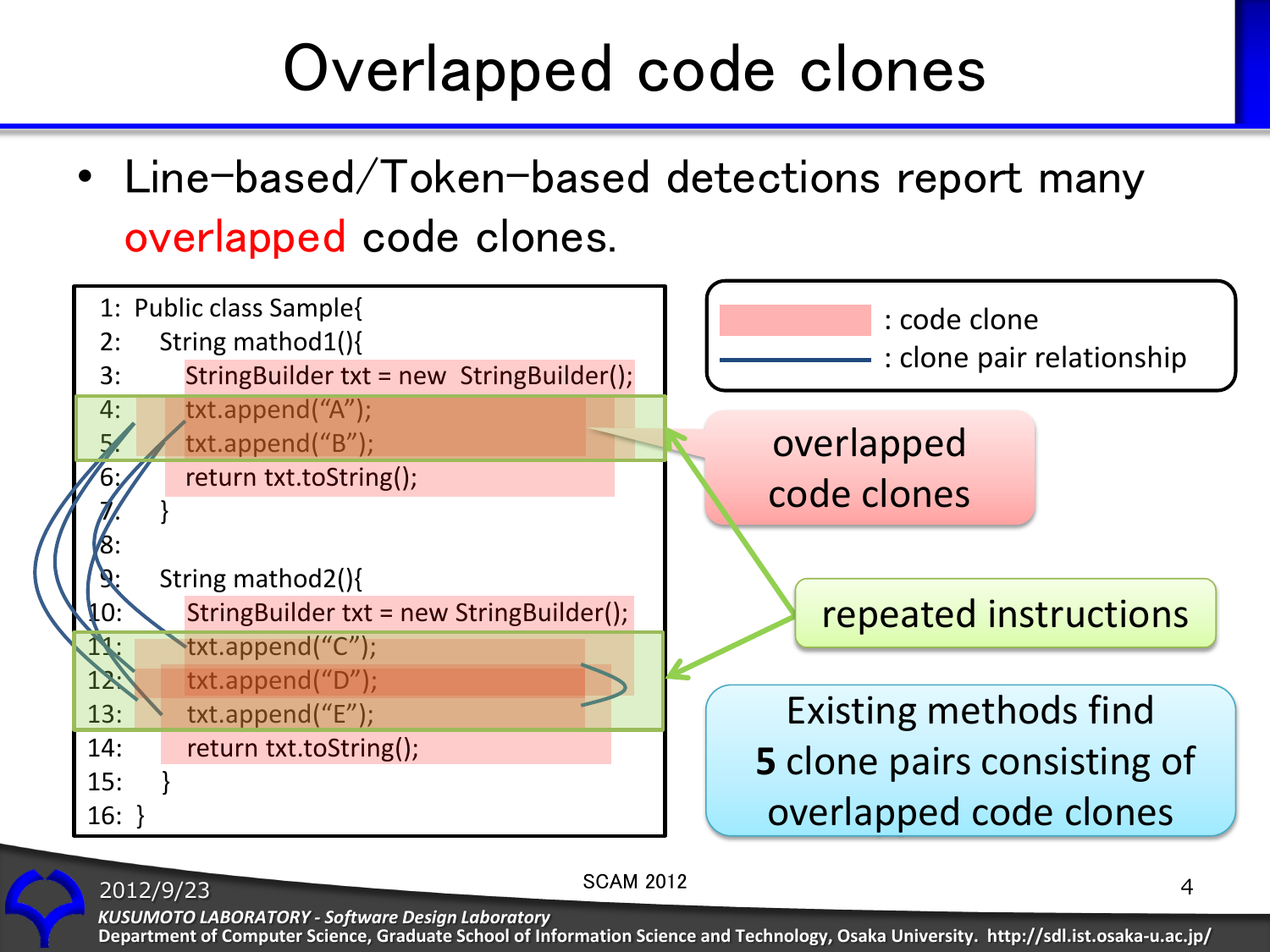#### Characteristics of overlapped code clones

#### (1) almost the same location (2) self-overlapping

```
 1: Public class Sample{
  2: String mathod1(){
  3: StringBuilder txt = new StringBuilder();
  4: txt.append("A");
 5: \sqrt{\frac{t}{x}} txt.append("B");
        return txt.toString();
 7: }
\sqrt{8}:
       9: String mathod2(){
10: StringBuilder txt = new StringBuilder();
11. \forallxt.append("C");
12: \setminus txt.append("D");
13: \ txt.append("E");
14: return txt.toString();
15:16: }
```

|                         |                     | 1: Public class Sample{                  |  |  |  |  |  |  |
|-------------------------|---------------------|------------------------------------------|--|--|--|--|--|--|
| 2:                      | String mathod 1() { |                                          |  |  |  |  |  |  |
| 3:                      |                     | StringBuilder txt = new StringBuilder(); |  |  |  |  |  |  |
| 4:                      |                     | txt.append("A");                         |  |  |  |  |  |  |
| 5:                      |                     | txt.append("B");                         |  |  |  |  |  |  |
| 6:                      |                     | return txt.toString();                   |  |  |  |  |  |  |
| 7:                      | <sup>}</sup>        |                                          |  |  |  |  |  |  |
| 8:                      |                     |                                          |  |  |  |  |  |  |
| 9:<br>String mathod2(){ |                     |                                          |  |  |  |  |  |  |
| 10:                     |                     | StringBuilder txt = new StringBuilder(); |  |  |  |  |  |  |
| 11:                     |                     | $txt.append("C")$ ;                      |  |  |  |  |  |  |
| 12:                     |                     | txt.append("D");                         |  |  |  |  |  |  |
| 13:                     |                     | $txt.append("E")$ ;                      |  |  |  |  |  |  |
| 14:                     |                     | return txt.toString();                   |  |  |  |  |  |  |
| 15:                     | ł                   |                                          |  |  |  |  |  |  |
| $16: \}$                |                     |                                          |  |  |  |  |  |  |

#### $SCAM 2012$  5

*KUSUMOTO LABORATORY - Software Design Laboratory*

2012/9/23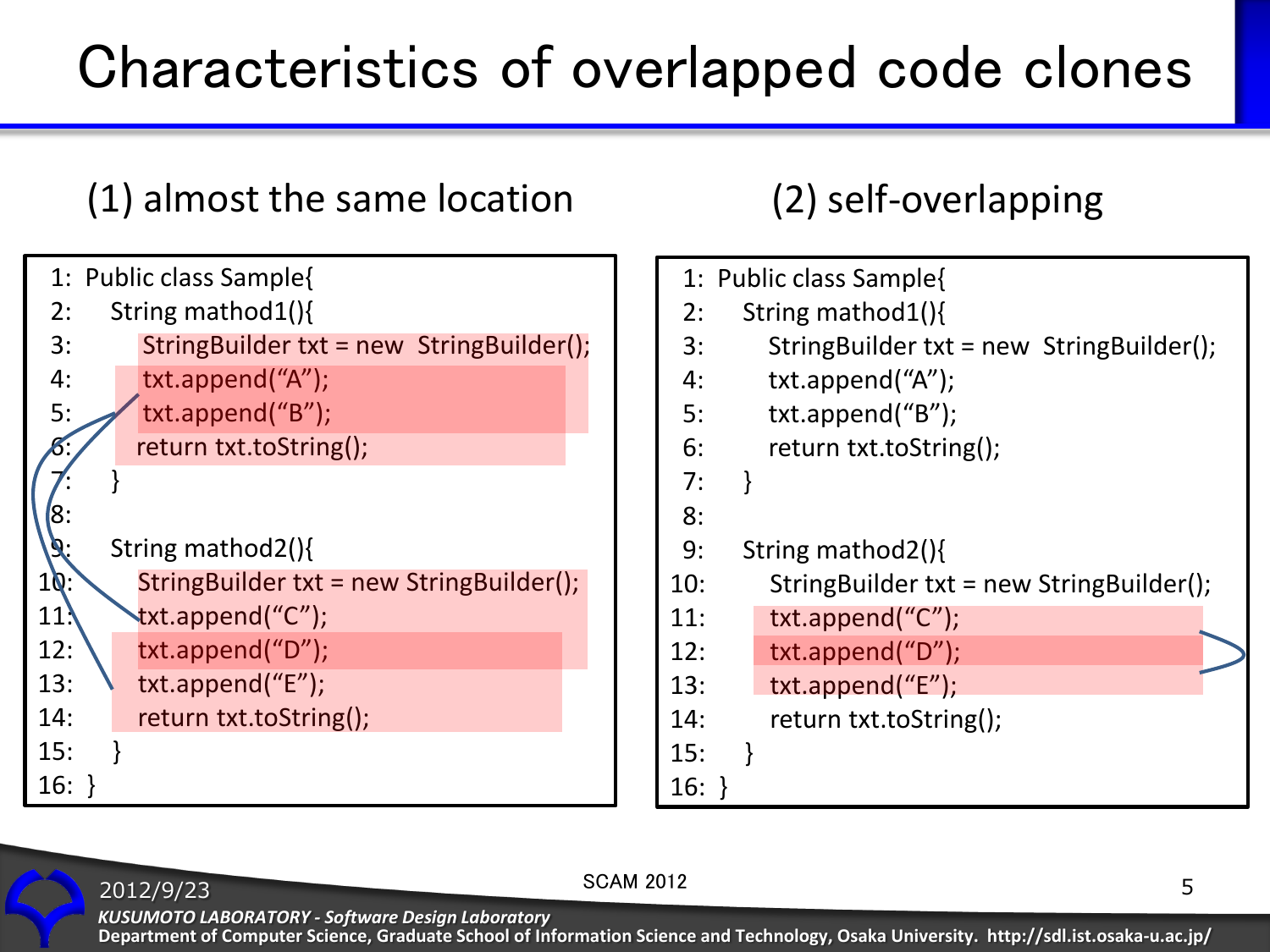## Desirable detection result



*KUSUMOTO LABORATORY - Software Design Laboratory*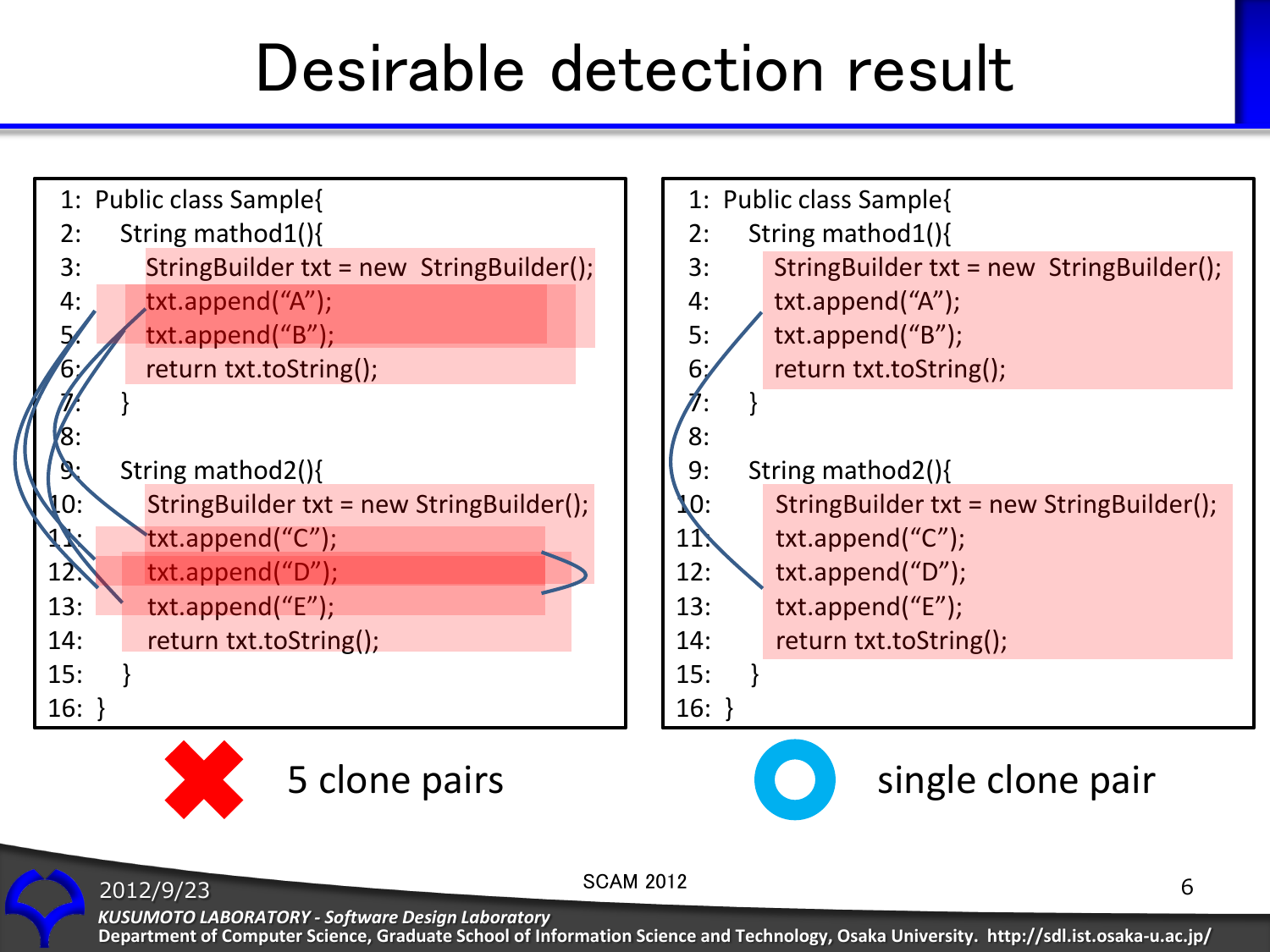## Proposed method



If repeated instructions are folded, the problem of overlapped code clones can be solved.

SCAM 2012 7

*KUSUMOTO LABORATORY - Software Design Laboratory*

2012/9/23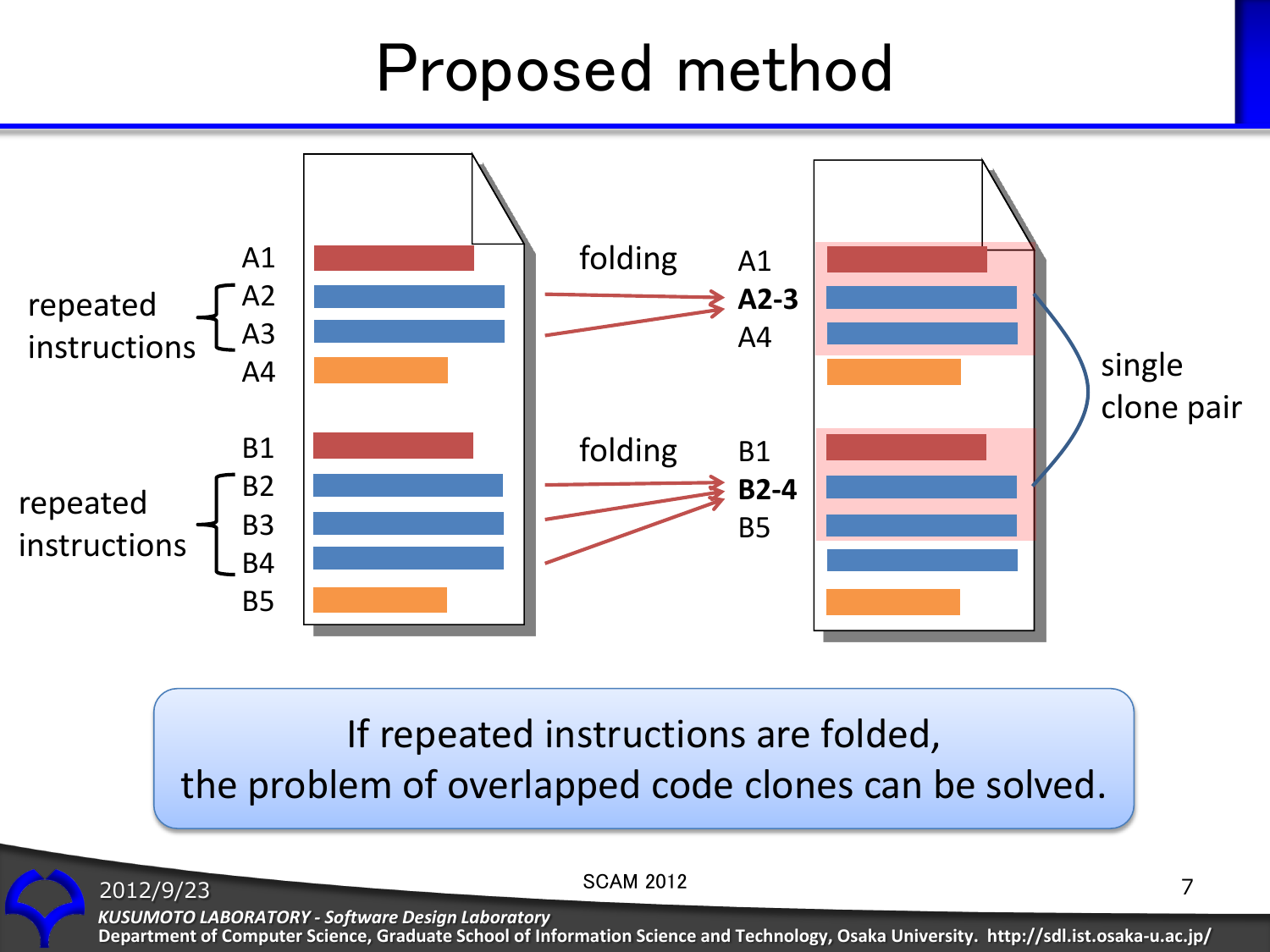# Example detection of proposed method



#### Result of existing method Result of the proposed method



#### Our proposed method prevents overlapped code clones from being detected

SCAM 2012 8

*KUSUMOTO LABORATORY - Software Design Laboratory*

2012/9/23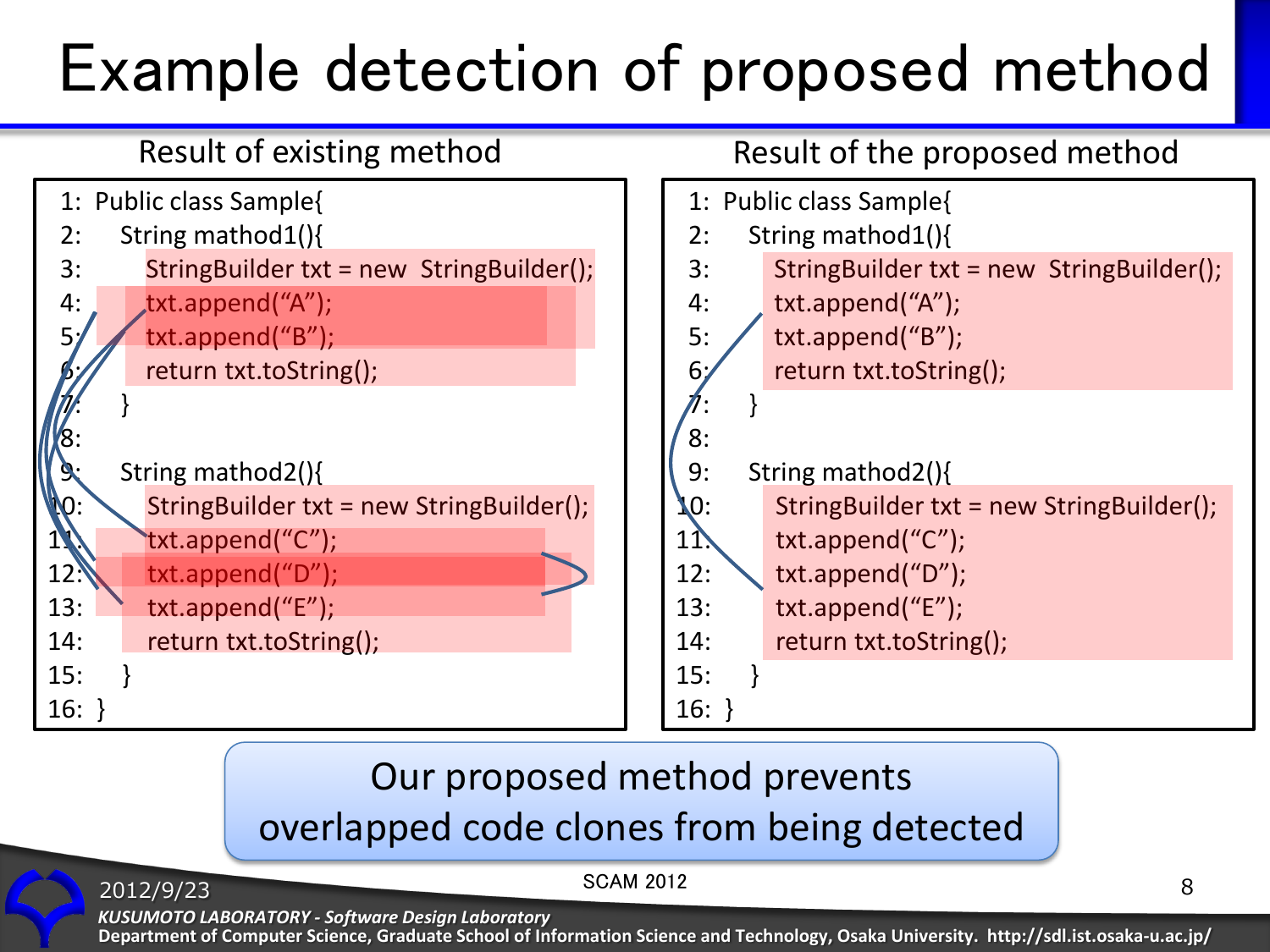## How to evaluate proposed method ?

- We implemented the proposed method as a tool, **FRISC**.
- Targets are 8 open source software systems.
- We compare *precision* and *recall* of **FRISC** with those of code clone detection tools.
	- Clone references are given by Bellon's experiments[1].

| software   | lang. | <b>LOC</b>                                                                                                            | software      | lang.        | <b>LOC</b> | detectors       | detection method |
|------------|-------|-----------------------------------------------------------------------------------------------------------------------|---------------|--------------|------------|-----------------|------------------|
| netbeans   | Java  | 14,360                                                                                                                | weltab        | $\mathsf C$  | 11,460     | <b>CloneDR</b>  | AST-based        |
| ant        | Java  | 34,744                                                                                                                | cook          | $\mathsf{C}$ | 70,008     | <b>CLAN</b>     | metrics-based    |
| jdtcore    | Java  | 147,634                                                                                                               | snns          | $\mathsf C$  | 93,867     | <b>CCFinder</b> | token-based      |
| swing      | Java  | 204,037                                                                                                               | postgresql    | $\mathsf C$  | 201,686    | Dup             | token-based      |
|            |       | [1] S. Bellon, R. Koschke, G. Antniol, J. Krinke, and E. Merlo.                                                       | <b>Duploc</b> | line-based   |            |                 |                  |
|            |       | Comparison and evaluation of clone detection tools.<br>IEEE Trans. Software Engineering, Vol. 31, No. 10, pp.804-818, | <b>Duplix</b> | PDG-based    |            |                 |                  |
| Oct. 2007. |       |                                                                                                                       | <b>Nicad</b>  | token-based  |            |                 |                  |

SCAM 2012

*KUSUMOTO LABORATORY - Software Design Laboratory*

2012/9/23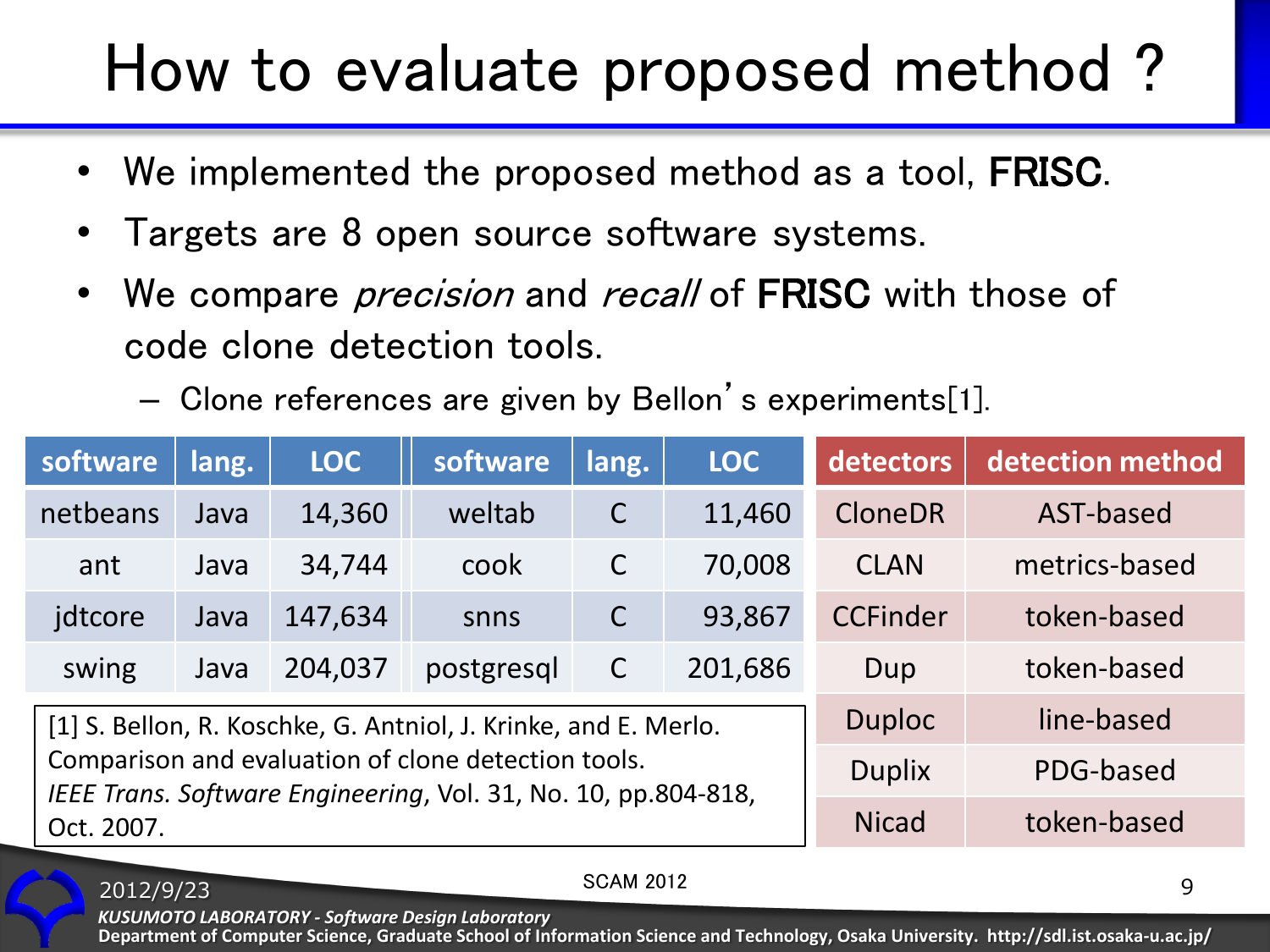#### Precision and Recall without and with folding



SCAM 2012 10

*KUSUMOTO LABORATORY - Software Design Laboratory*

2012/9/23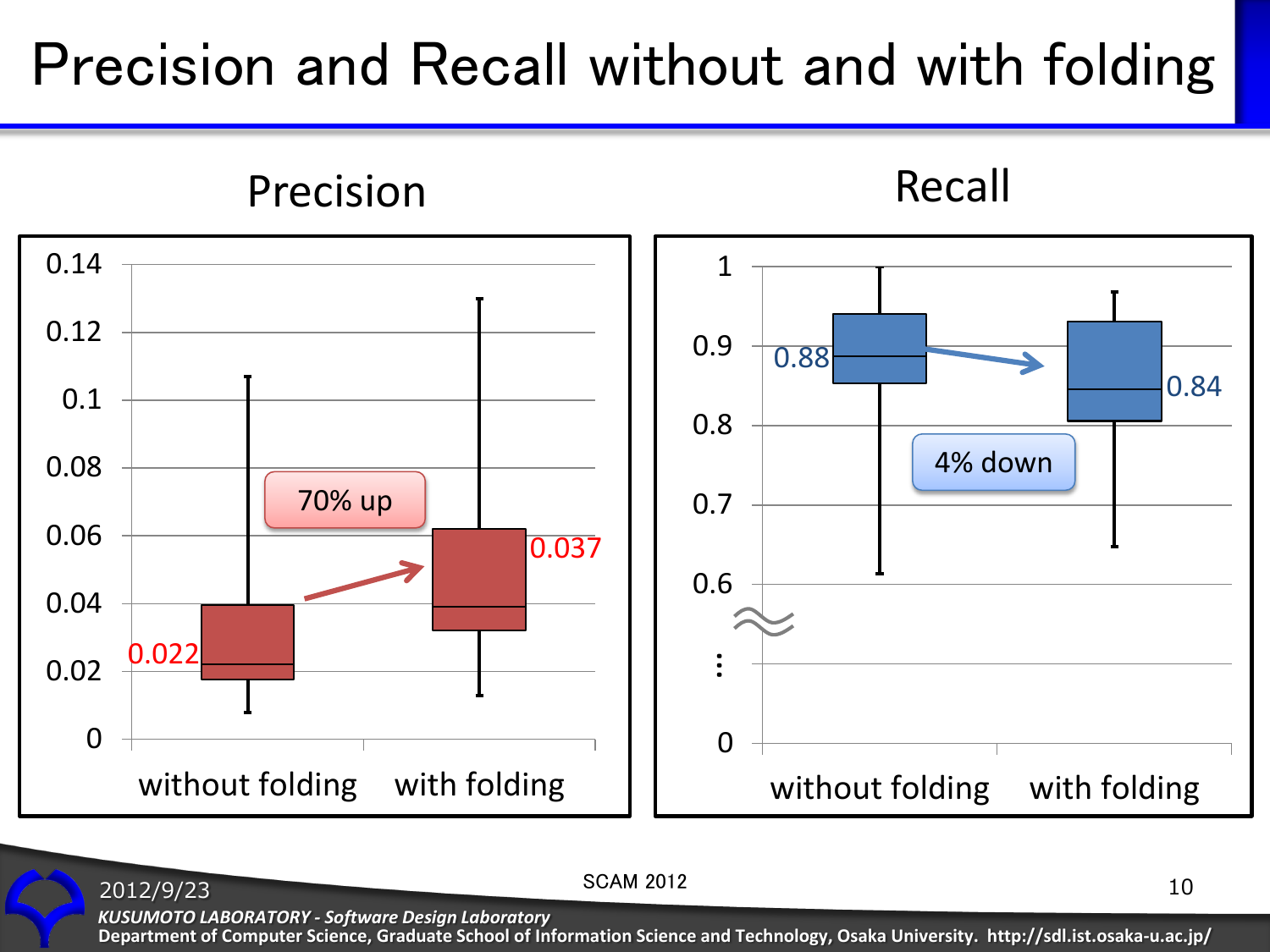## Precision and Recall of clone detectors



*KUSUMOTO LABORATORY - Software Design Laboratory*